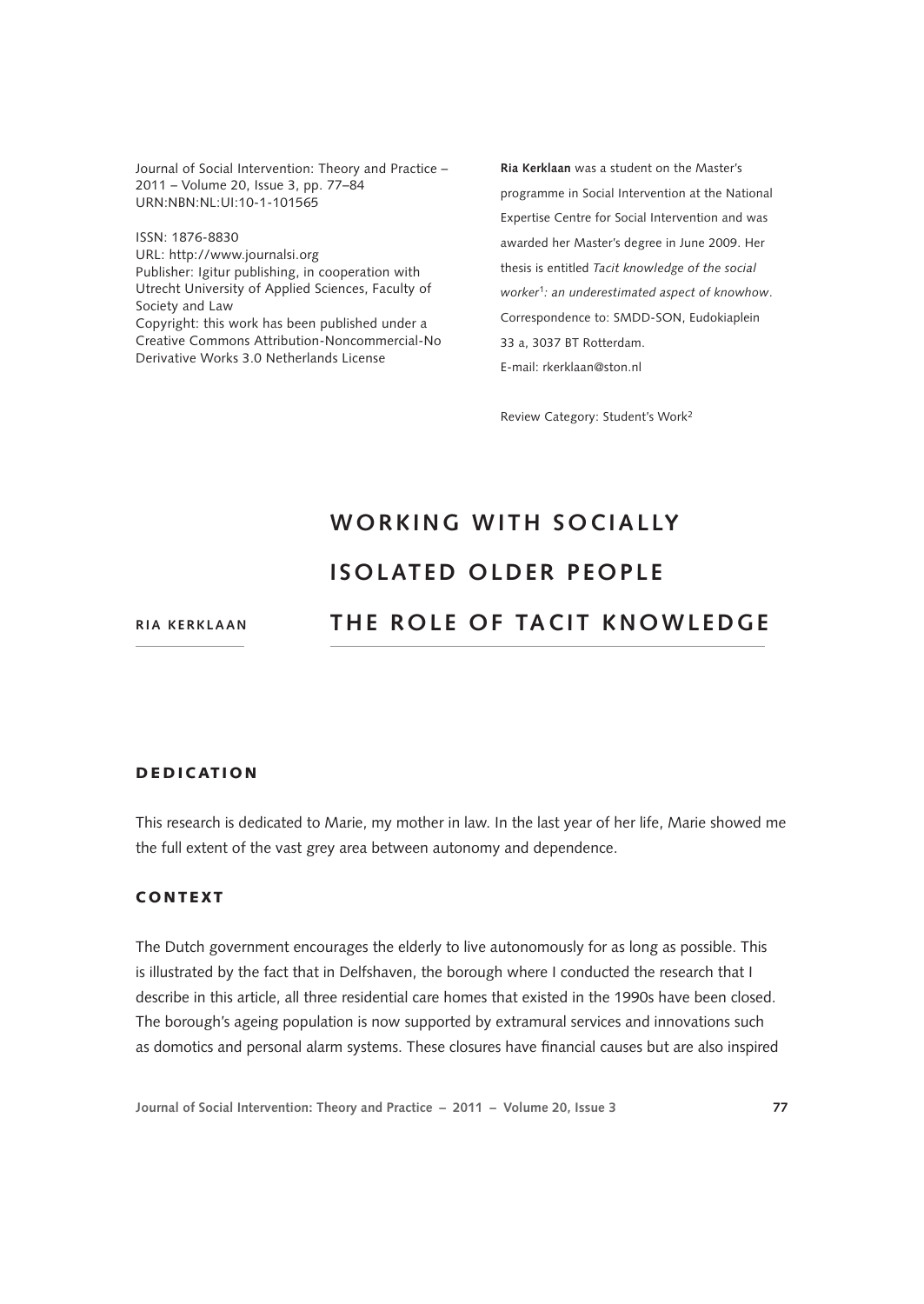#### **Working with socially isolated older people The role of tacit knowledge**

by changing perceptions of what a dignified old age entails. The focus is no longer on people's deficiencies, but on their competencies, and the conviction is that people who remain connected with the outside world are able to shape their lives until a very old age (Koopman, 2006, p. 2). Autonomy is the ideal, as stated in the 2007 Dutch Social Support Act:

Current policies emphasize citizens' own responsibility. The starting point is what people can do and arrange individually and together. In fact, the new Social Support Act and the modernization of the Exceptional Medical Expenses Act are based on this principle. Under the new Social Support Act, local government will only provide support for those people who really need it but cannot organize it themselves (Van Vliet & Oudenampsen, 2004, p. 3).

This focus on autonomy had emerged in the preceding years' policy documents and has been repeated in subsequent action plans. Budgetary pressure and the new image of older people as essentially independent (Vosman & Baart, 2008a) have jointly led to the closure of care homes and reductions in the care entitlements relating to them.

The drive towards "autonomy" has introduced a hierarchy. At the top are the elderly who "are consumers who make their own choices, lead a leisurely life, and are autonomous participants in civil society" (Vosman & Baart, 2008a, p. 24); followed by those who rely on family and friends; and, at the bottom, those who live in social isolation. Social workers are there to prevent people from sliding into this bottom group, as social isolation is not simply one of the many problems that older people face but a factor that links many issues related to wellbeing and care needs (sleeplessness, depression and other health detriments) (Machielse, 2006, p. 7). As such, social isolation is both an undesirable and a costly state in which to live.

If an older person does slide into social isolation, a paradox arises: the social isolation imposes a *de facto* autonomy with which a person may be unable to cope. The suffering this causes remains unnoticed until it invades the lives of outsiders (through smell, for example). It is the social worker's challenge to identify such individuals and to enable them to move towards a "fragile autonomy" in which external support enables them to maintain their own relatively independent daily life choices.

This challenge has to be met in a social sector where "dissatisfaction in relation to the (perceived) deficiencies in the effectiveness and efficiency of [social] work" (Platform Ontwikkeling Welzijn Rotterdam [POWR], 2005, p. 5) has led to a need for quantifiable accountability that sometimes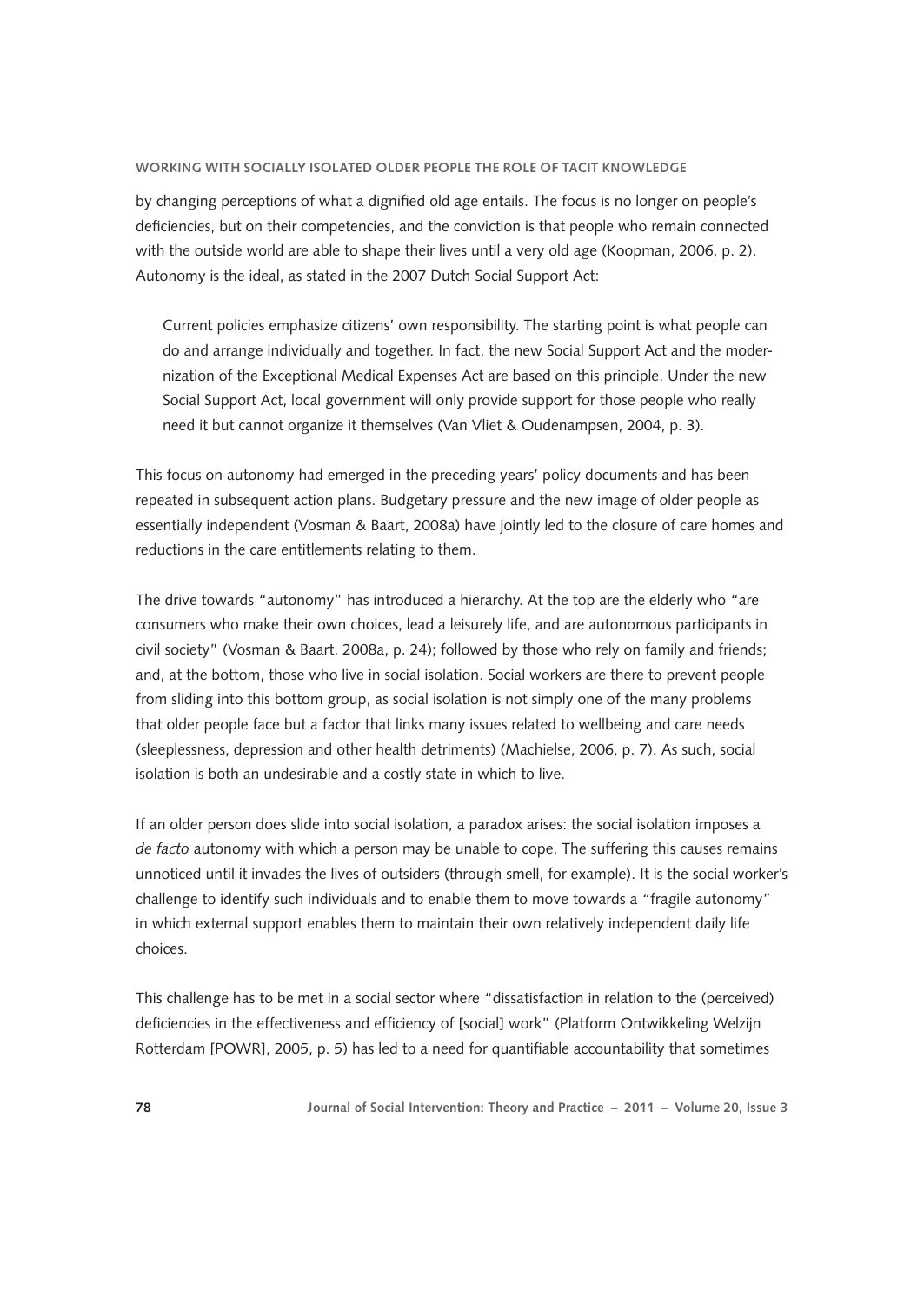borders on "number fetishism".<sup>3</sup> Simultaneously, there is a counter-trend that champions tacit knowledge and the unquantifiable benefits of social work (Vosman & Baart, 2008b). Social workers do not see this reflected in policies or reporting requirements. Consequently, when discussing tacit knowledge, they may be fearful of criticism ("so I never mentioned it"), deny its existence ("it is used as an argument by people who don't like interference in their work"), or be dismissive about the value of their own tacit knowledge ("I'm just improvising").

Tacit knowledge – intangible knowledge that is hard to express or explain – has been the subject of attention in other areas of social work but has not yet been investigated in relation to work that focuses on vulnerable non-residential older people. My Master's thesis, *Tacit knowledge of the social worker: an underestimated aspect of knowhow*, does examine the role of tacit knowledge in social work geared towards this specific target population.

## ORIECTIVE AND METHODOLOGY

The research I carried out for my Master's thesis explicates the role of tacit knowledge in the actions and decisions that social workers take to enable socially isolated older people to maintain or restore their fragile autonomy. An understanding of this role:

- would help social workers to consider tacit knowledge as an integrated part of their professionalism;
- may encourage social support organizations and policy makers to value and foster such knowledge.

Together this would result in a more effective reduction of the target group's social isolation. There is ample scope for progress: past programmes aimed at achieving this have almost invariably failed (Fokkema & Van Tilburg, 2006).

The case study in my research focused on "Intensive Personal Trajectories" ("action plans") which 14 qualified social workers undertook with 34 socially isolated older people, half of whom were migrants. These action plans were part of a four-year programme entitled Prevention and Mitigation of Social Isolation of Older People and took place in Delfshaven, a multicultural borough in Rotterdam. All social workers were specialized in supporting non-residential older people and employed by an organization for social work called SMDD-SON.<sup>4</sup> They were allocated to this project for four hours per week. The action plans lasted six months each and were intended to reduce isolation.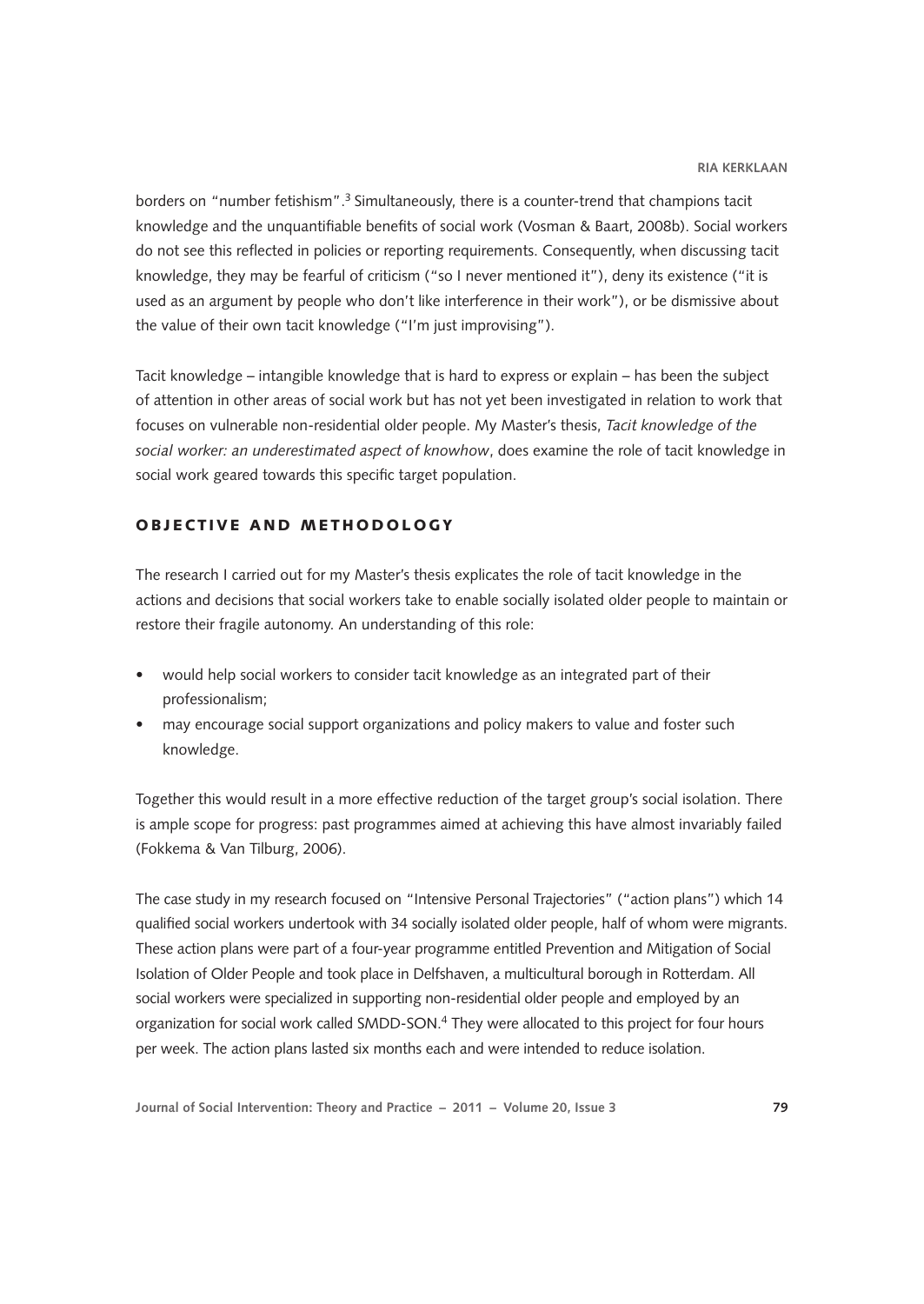#### **Working with socially isolated older people The role of tacit knowledge**

In preparation for this research, I undertook one plan myself and read through all of the social workers' logbooks. I selected two social workers with particularly detailed logbooks and interviewed them using a "stimulated recall" technique that helps interviewees to relive experiences in vivid detail through frequent and detailed reminders (using their logbooks).

These interviews helped me to identify the initial areas that I focused on during five second-stage interviews with social workers. They came from a variety of ethnic backgrounds, as did their clients, and had varying amounts of work experience.

I then entered all transcripts (duly checked by the interviewees), my own logbook and a number of other documents into text analysis software (Kwalitan). This software allowed me to code and subsequently categorize all text fragments. This categorization enabled me to achieve two things. First, I was able to distinguish between tacit knowledge and personal traits such as interests and flexibility. Second, I was gradually able to group evidence of tacit knowledge according to themes in which such knowledge appeared to be particularly important. These themes are described in the next section.

# REDUCING SOCIAL ISOLATION: THE ROLE OF TACIT KNOWLEDGE

Tacit knowledge radiated from every single logbook and interview. During the text analysis process, tacit knowledge proved particularly important in six aspects of the work.

## 1. Selecting participants

This research looked at 34 action plans. When selecting participants from a database of 800 older people, the social workers used questionnaires but a more important factor was the impression that emerged from files and initial home visits. There were three reasons why the social workers did not limit themselves to asking standard questions during these home visits. First, the answers were seen as lacking reliability as they depended on time, place and interviewer.<sup>5</sup> Second, even consistent answers were regarded as lacking validity as they were coloured by shame and other social impediments. A straight denial ("No, I'm not lonely; not at all, nope") could be combined with signals of social isolation ranging from drawn curtains and an unkempt living space to off-guard statements ("Sometimes it is as if I'm already dead – nothing happens and nobody visits"). Third, each person's uniqueness and the multidimensionality of social isolation meant that any questionnaire could easily omit necessary questions. The signs of social isolation were diverse and checklists would have failed to highlight a number of them.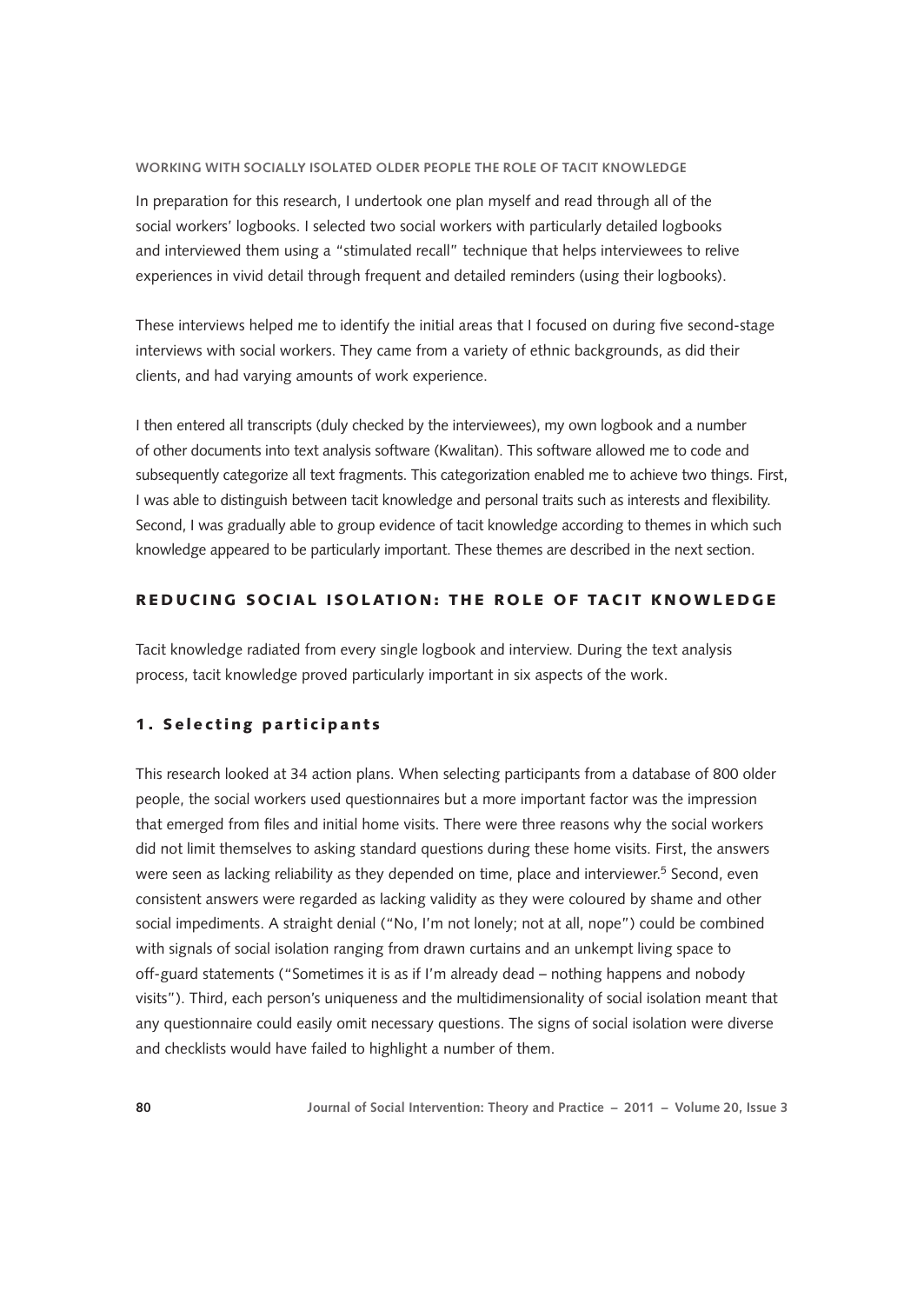## 2. Insight into the minds of participants

Socially isolated older people develop unusual behavioural and psychological patterns. Recognizing unusual routines and excessive worries and fears requires an attitude that is more akin to the inquiring life-long learner than to the all-knowing support provider. It also takes time. Over time, the inevitable initial misunderstandings may, once recognized and reflected on, give important clues to the challenges the older person faces when interacting with the outside world. That same inquiring attitude helps a social worker to recognize that a seemingly hopeless situation may, in reality, be a conscious and sensible choice. One such example was that of a visually impaired elderly woman who lived in an apartment that seemed entirely inadequate but was, in fact, the only place where she could safely live: she knew it in meticulous detail and was therefore able to move about comfortably.

## 3. A bility to connect

This research discovered people who connect by walking, undertaking tasks together and drinking coffee. Delfshaven's multicultural environment poses particular challenges, with a common language potentially absent and the presence of many cultural specificities ("I can't talk about isolation with Turkish participants as this would embarrass them – but I can talk about nostalgia and the motherland, and the response will be telling"). The social workers' choices rely on tacit knowledge, gained by "reflection-in-action". Through such reflection, a social worker learns that a particular person opens up when walking, and that a trip to the bank can therefore serve more than a purely financial purpose.

#### 4. G aining access

Reflecting on her action plan, one elderly participant said that "allowing somebody other than my neighbour access to my house has been a big and difficult step for me". That is a common consequence of having grown unaccustomed to interaction. Reflecting the uniqueness of each of the project's participants, the logbooks and interviews show a wide variety of ways in which social workers managed to enter the participants' homes and lives.

### 5. N onverbal communication

Social workers emphasized the value of their own nonverbal communication ("because of a certain open attitude she felt we understood each other – without words"). Similarly, the interviewees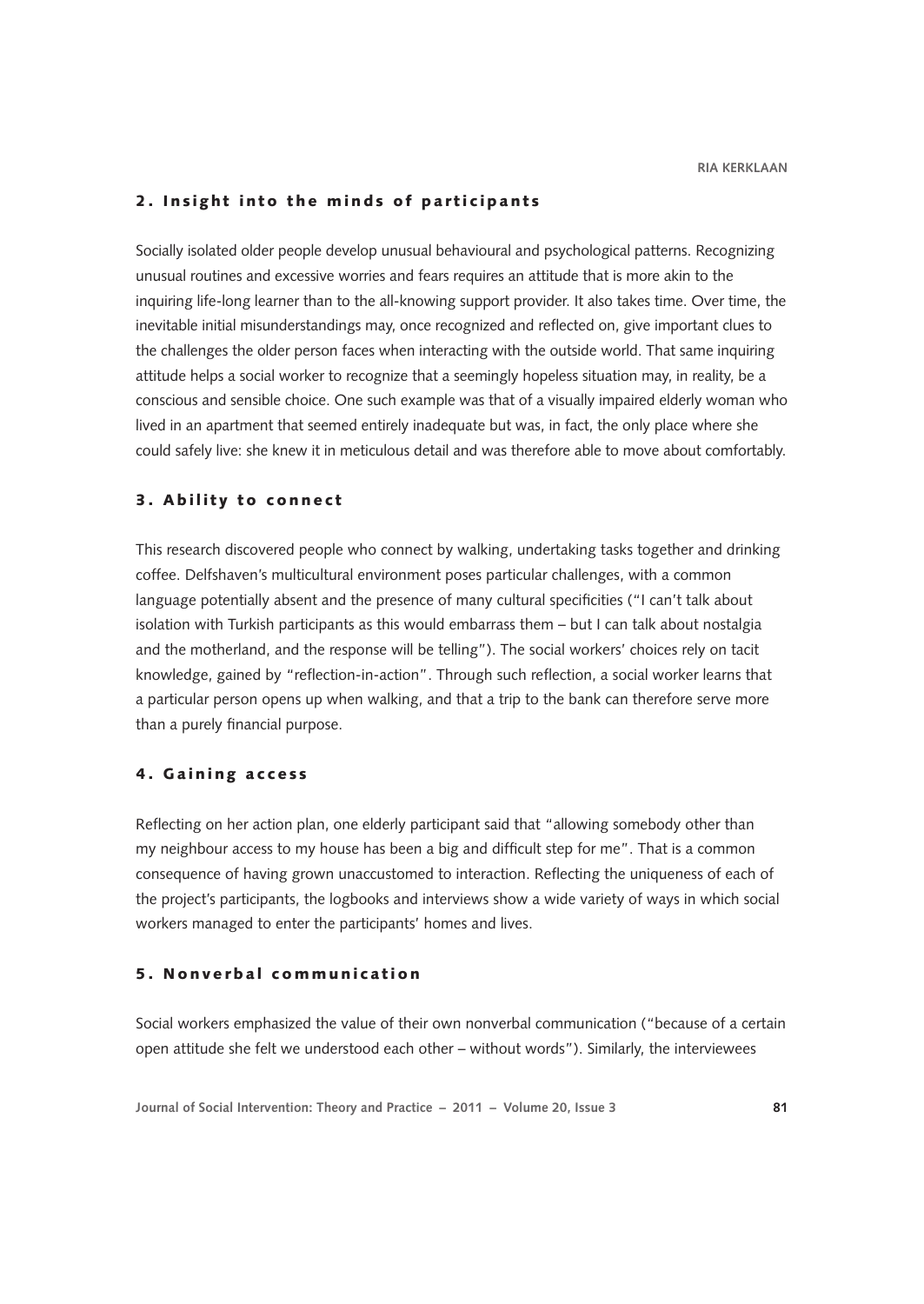#### **Working with socially isolated older people The role of tacit knowledge**

gave many examples where a participant's nonverbal communication gave them a clue how to approach things. This "tuning" (Schout, 2007, p. 84), like riding a bicycle, is almost entirely based on tacit knowledge.

#### 6. Gaining and retaining confidence

"Showing respect", "having and showing a genuine interest", "refraining from judgement", "an open attitude" and "being prepared for the unusual" were frequently used phrases. Icebreakers are similarly crucial, and an experienced social worker picks up clues from the apartment (e.g. photographs, paintings). Once there is rapport, trust gradually builds<sup>6</sup> and will, in time, enable the social worker to break taboos and discuss and address root causes of social isolation. Good timing is essential as "confidence arrives on foot but leaves on horseback": in an evolving relationship; a social worker senses which taboos may be broken at a particular moment. This may take time: "I got the strong impression that I could not yet ask about that [...] my time had not come yet [...] I think that asking him about it prematurely would have caused me to lose him altogether."

These six areas form the building blocks of the "ability to deal with fragile autonomy". Social workers with that ability will recognize a person's location within the vast grey area between autonomy and dependence. They will show empathy and connect and identify needs that may remain unexpressed (a common situation as people lose their ability to take initiatives). Ultimately they will find a way forward by reactivating a person and his or her social networks, helping a person's process of acceptance and/or identifying appropriate professional support.

# **CONCLUSIONS**

When working with socially isolated older people, tacit knowledge is part and parcel of a social worker's professionalism. In my study, I have merely illustrated the role of such knowledge. My illustrations do not and could never serve as a "comprehensive overview". Any such overview would necessarily be limited in scope and applicability, as tacit knowledge is not rule-bound or finite. It cannot necessarily be expressed in words or otherwise transferred, and its applications lead to results that are context-driven and therefore exhibit an endless variety of shades and colours. Predicting these results or learning to replicate them requires more than reading. In the words of Dutch football legend and common-sense philosopher Johan Cruijff: "you only see it when you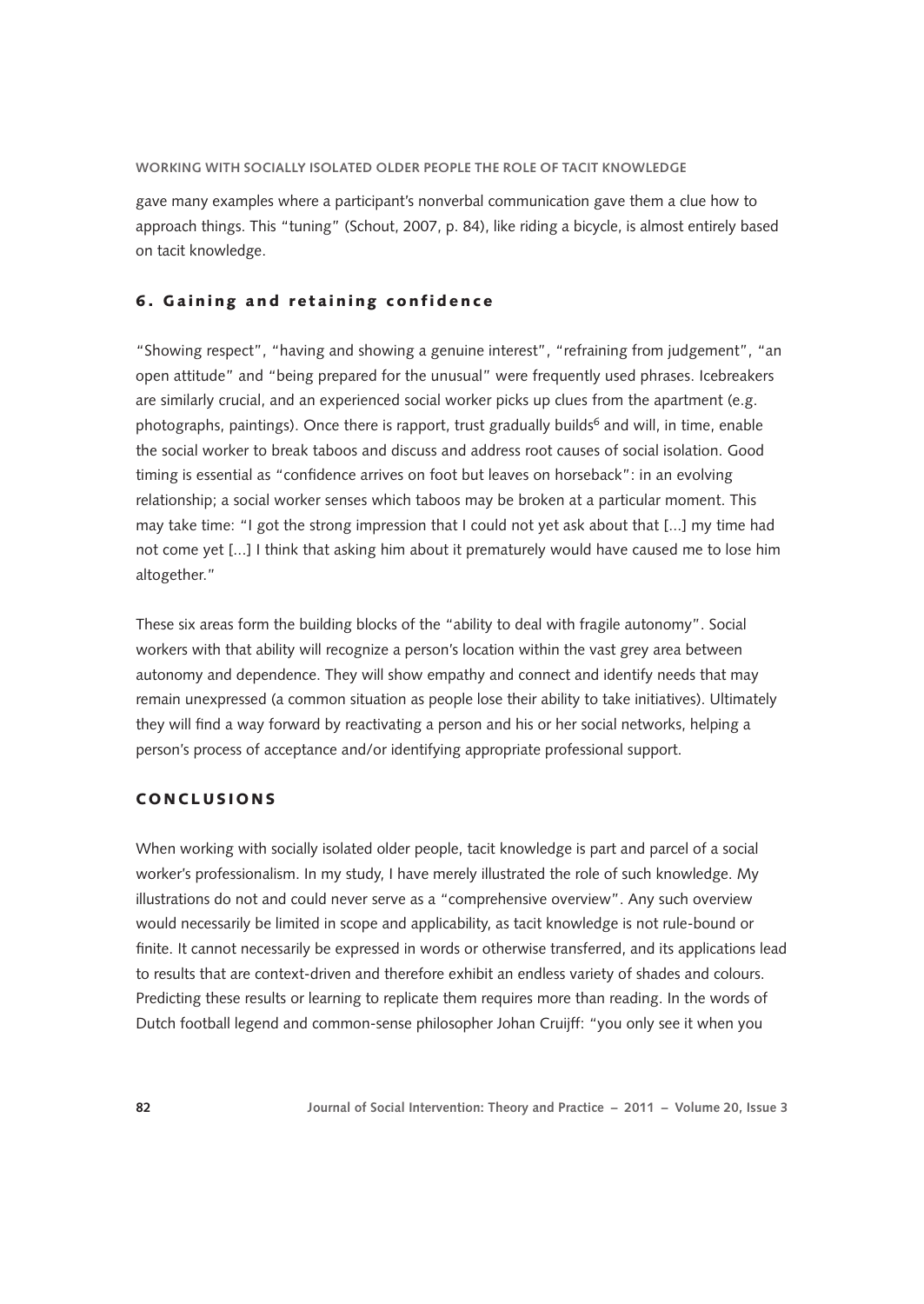get it", and "getting it" requires knowledge that gradually develops in the minds of professional social workers.

There are ways to develop, foster and spread tacit knowledge. Logbooks, case-based reasoning and personal accounts are potentially effective tools for reflection, and online discussion forums have grown into a powerful group-learning tool. Introducing such tools is not necessarily easy: logbooks and interviews suggest an embarrassed reluctance to explicate one's tacit knowledge and a reluctance to spend much time on "writing such lengthy texts".

*Utilizing* tacit knowledge requires time to gain access, to connect and build trust, to obtain an understanding of the particulars of any individual's social isolation, and to work towards a prevention, mitigation or coping strategy. *Developing* tacit knowledge requires time for "reflection-in-action" and "reflection-on-action" (Schön, 1983). In a social sector where the unquenchable thirst for quantifiable accountability sometimes inclines towards number-fetishism, allocating that time is a cause worth defending.

# NOTE

- <span id="page-6-0"></span>1 This study deals specifically with social workers who work with the elderly. In the Dutch system this is a separate profession called *ouderenadviseur*, which translates literally as "advisor to the elderly".
- <span id="page-6-1"></span>2 In the category "Student's Work" we publish articles written by students during their studies, for example as part of a Master's thesis. "Working with socially isolated people. The role of tacit knowledge" is the winning article of the 2011 Master's thesis prize awarded by the Journal of Social Intervention: Theory and Practice.
- <span id="page-6-2"></span>3 A term used by Wouter Bos, then Minister of Finance, in his speech to the Parliament on the occasion of the "Account Day for 2006" in May 2007.
- <span id="page-6-3"></span>4 I have the same specialization, which explains my interest in the issue of tacit knowledge in this field of work. I also work for SMDD-SON (Stichting Maatschappelijke Dienstverlening Delfshaven-Stichting Ouderenwerk Noord).
- <span id="page-6-4"></span>5 The consensus among the social workers was that answers tend to become more reliable and detailed over time and as trust develops. This suggests that the value of asking standard questions may increase over time.
- <span id="page-6-5"></span>6 The same is true of the scope for humour, the importance of which social workers regularly emphasize.